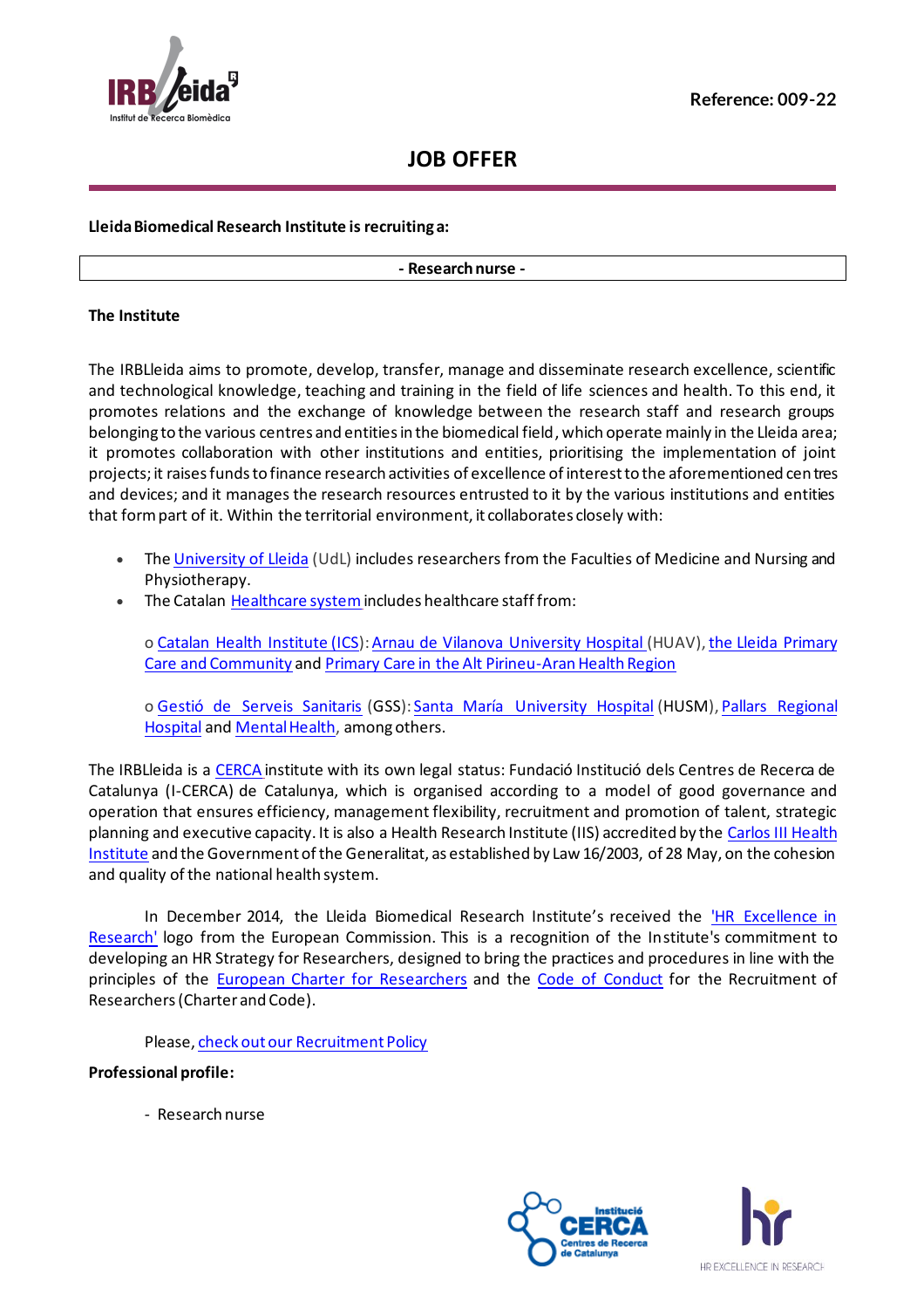

#### **Must Have**

- Experience with patients
- Be able to demonstrate a good command of Office software

#### **Main duties/responsibilities**

The selected person will join the research project of the Cardiology Department as a Laboratory Technician and will undertake the following tasks:

- HUAV Cardiology Service
- Date Manager of clinical trials and of all studies and registers of the Service.

#### **Desirable but not required/ Nice to have**

- Knowledge of the HUAV Cardiology Service.
- Knowledge of the SABE, Gazelle and Centricity programs
- Knowledge of English

#### **The Offer – Working Conditions**

- Type of contract: Work or service for the realization of a research project
- Planned start and end date of employment contract: 28/03/2022 to 27/09/2022
- Workweek: To be determined
- Full-time salary: 21.000 € gross salary / yearwith the employer fee NOTincluded

We provide a highly stimulating environment with state-of-the-art infrastructures. To check out our training and development portfolio, please visit our website in the [training section](mailto:https://www.irblleida.org/en/training/).

We offer and promote a diverse and inclusive environment and welcomes applicants regardless of age, disability, gender, nationality, race, religion or sexual orientation.

The IRBLleida is committed to reconcile a work and family life of its employees and are offering the possibility to benefit from flexible working hours.



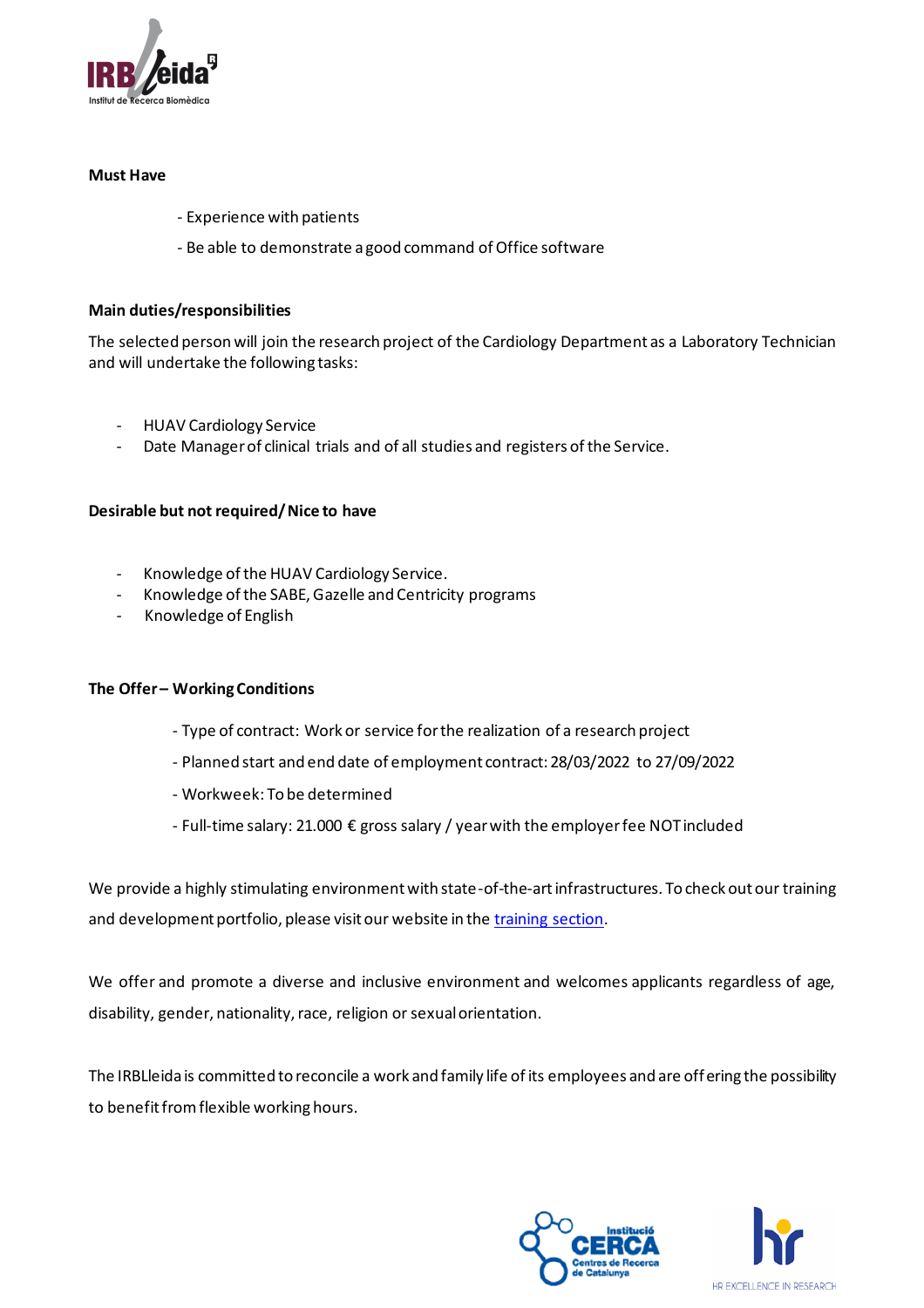

## **Documents and application deadline:**

All applications must include:

- A motivation letter
- A complete CV including contact details and National Identity Document number

Deadline: Please submit your application by March 21, 2022. Latest time for the submission of applications: 14:00 h - Europe/Brussels

Those interested can apply to the 009-22 offer by filling out the form available at <https://www.irblleida.org/ca/job-application/> and attaching a CV and a cover letter.

| Selection process schedule for reference 009-22 |                                                                                                                                                                                                                                                                                                          |  |  |
|-------------------------------------------------|----------------------------------------------------------------------------------------------------------------------------------------------------------------------------------------------------------------------------------------------------------------------------------------------------------|--|--|
| Until 21 March                                  | Publication and dissemination of the job offer.<br><b>IRBLIeida</b><br>website, social networks, other<br>employment websites according to the features of<br>the job offered                                                                                                                            |  |  |
| Next 2 working days                             | Transfer of the CVs to the Selection Committee                                                                                                                                                                                                                                                           |  |  |
| Next 5 working days                             | Meeting of the Selection Committee:<br>Interview of the pre-selected candidates<br>$\overline{\phantom{a}}$<br>Evaluation of the candidates and meeting<br>$\overline{\phantom{0}}$<br>minutes certifying the candidate awarded<br>with the position<br>Communication of the selected candidate<br>to HR |  |  |
| Next 5 working days                             | Completion of the paperwork required to formalize<br>the employment contract                                                                                                                                                                                                                             |  |  |
| <b>March 2022</b>                               | Approximate contract starting date                                                                                                                                                                                                                                                                       |  |  |

#### **Express selection process**

When an employee must be replaced urgently, for instance, to cover a sick leave, scientific reasons justifying the incorporation on a specific day, specification in a resolution, etc., an express selection process could be undertaken.

This selection process will follow the same procedure as the ordinary one, but the duration of several steps will be reduced, *i.e.* publication of the job offer, submission of applications, evaluation and selection process.



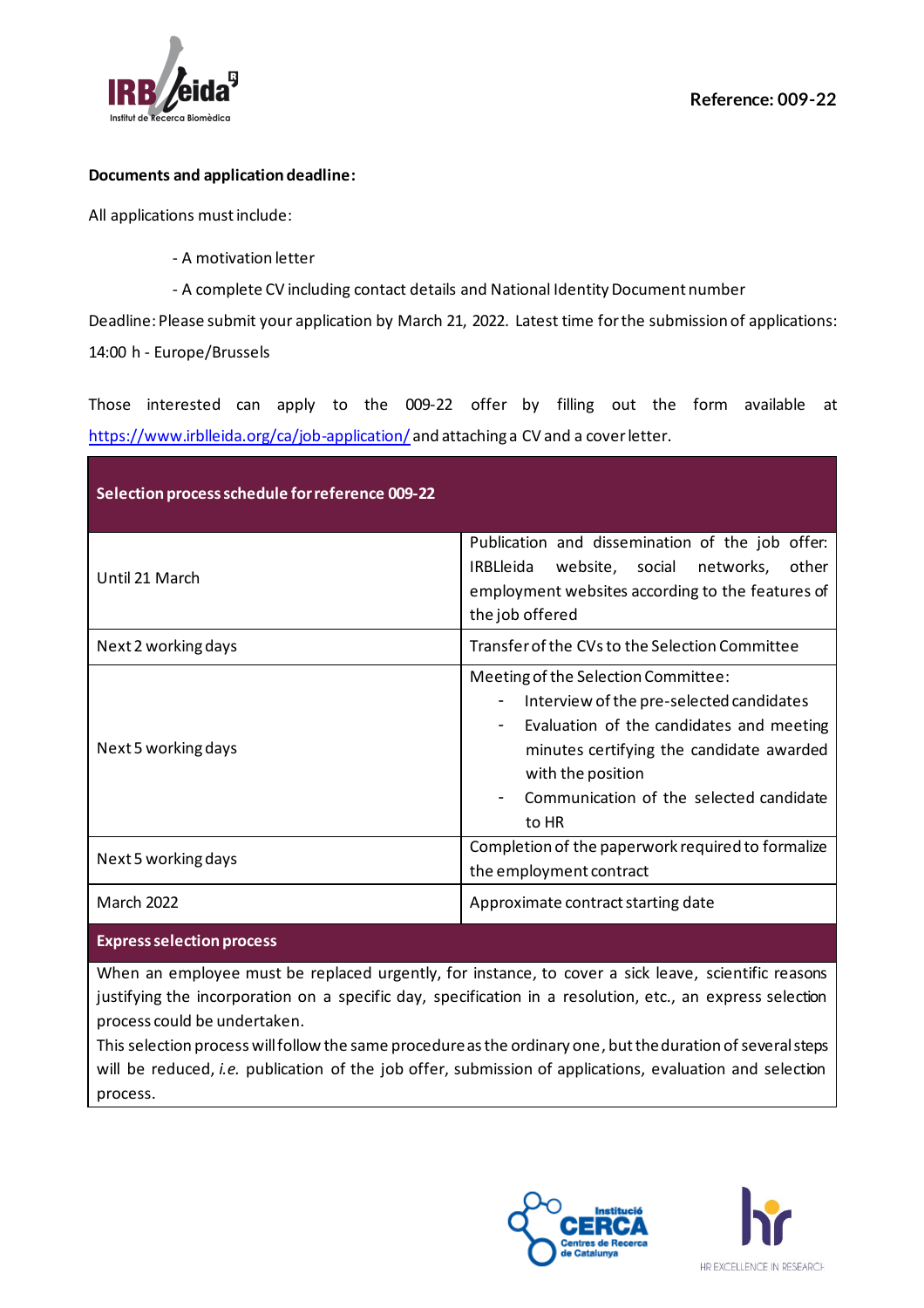

The contract will be in accordance with the provisions of **article 15 of Royal Legislative Decree 1/1995, of 24 March**, approving the text of the Workers' Statute Act, in accordance with the provisions of **article 2 of Royal Decree 2720/98, of 18 December (B.O.E. of 8 January 1999), Law 12/2001, of 9 July (B.O.E. of 10 July)** and concordant provisions.

The principle of equality between men and women is taken into account, in accordance with **Organic Law 3/2007, of 22 March**, for the effective equality of women and men.

The principle to equal opportunities and treatment, as well as the real and effective exercise of rights by people with disabilities on equal terms with other citizens, through the promotion of personal autonomy, universal accessibility, access to employment, inclusion in the community and independent living and the eradication of any form of discrimination, in accordance with **articles 9.2, 10, 14 and 49 of the Spanish Constitution** and the International Convention on the Rights of Persons with Disabilities and the international treaties and agreements ratified by Spain, in accordance with the provisions of **Royal Legislative Decree 1/2013, of 29 November**.

# **Informative clause for the processing of personal data**

Responsible: Institut de Recerca Biomèdica de Lleida Fundació Dr. Pifarré Purpose: Management of job offers.

Legitimation: The legal basis of the treatment is the completion of a selection process to fill a position. Recipients: The data will not be transferred to third parties, except in the legal obligations set by law. Rights: Access, rectification and deletion of data, as well as other rights, as explained in the additional information.

Additional information: Additional and detailed information on Data Protection can be found our website <http://www.irblleida.org/en/legal-notice/>

**IRBLleida is committed to the principles of merit-based recruitment and transparency (OTM-R) in accordance with the HRS4R seal requirements.**



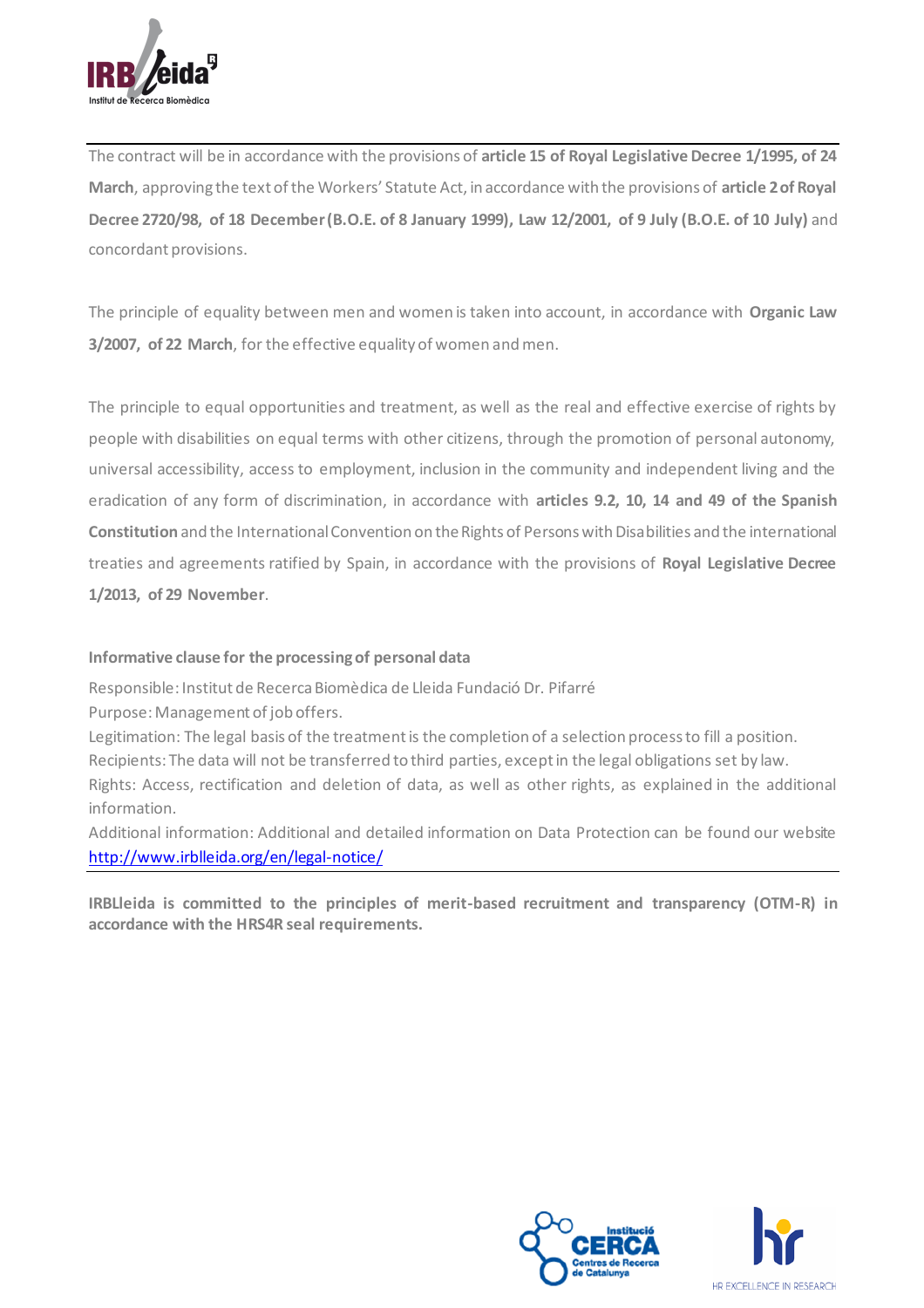

# **ANNEX I: SELECTION COMMITTEE**

## **PRESIDENT**

➢ Institut de Recerca Biomèdica de Lleida Principal Investigator o Dr. Diego Arango del Corro

## **CHAIRS**

- ➢ Investigador IRBLleida
	- o Dr. Fernando Worner

# **SECRETARY**

- ➢ IRBLleida HR manager
	- o Ms. Elena Moscatel Mendelsohn